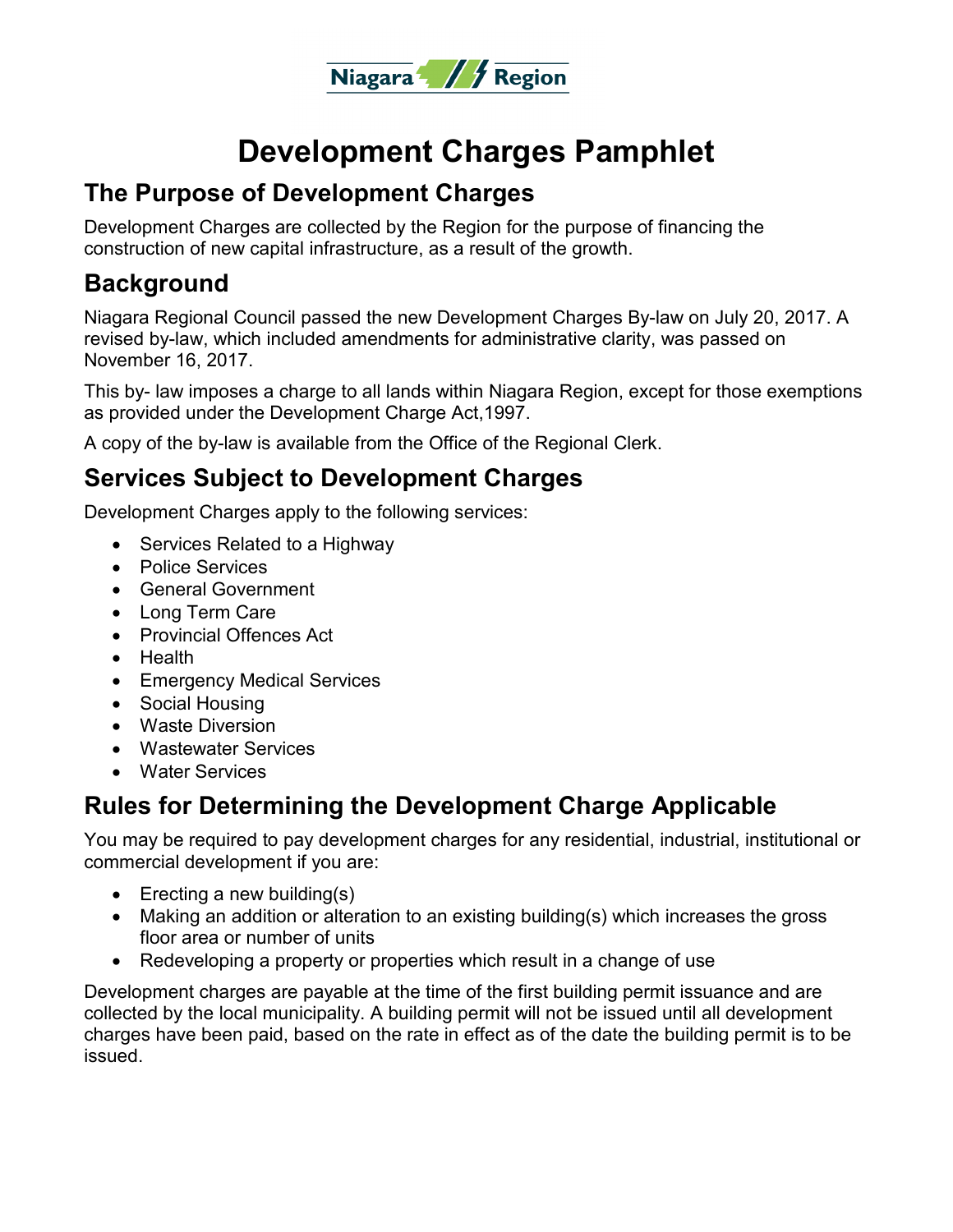

### **Statement of the Treasurer**

As required by the Development Charges Act, 1997, and Bill 73, the Treasurer for The Region of Niagara must prepare an annual financial statement reporting on the status and transactions relating to the development charge reserve funds for the previous year. This statement is presented to the Council of the Region of Niagara for their review and may be reviewed by the Public in the Clerk's Department during regular business hours at 1815 Sir Isaac Brock Way, Thorold, ON L2V 4Y6.

# **Regional Development Charge Exemptions and Grants**

### **Mandatory Exemptions**

- May add up to 2 apartments for a single as long as size of home doesn't double
- Add one additional unit in medium & high density buildings
- Upper/Lower Tier Governments and School Boards
- Industrial expansions of up to 50 per cent of existing floor area

### **Discretionary Exemptions and Reductions**

- Granny flats;
- parking structures;
- non-residential lands and buildings used for agricultural use;
- that portion of a place of worship which is used exclusively as a place of worship for religious services and any reception and meeting areas used in connection with, or integral to the worship space;
- lands and buildings used or intended to be used as municipal housing project facilities
- lands and buildings used for affordable housing projects that receive funding through an agreement with Niagara Regional Housing or a department or designated agency of the Niagara Region, provided conditions set out in the By-law; and
- Canopies including gas station canopies and those intended for the parking and loading or unloading of vehicles.
- Long-term care home shall be reduced by 50%.
- Projects located on Brownfields are eligible for a reduction in Regional Development Charges equal to that of their remediation cost. This reduction is capped at 100 per cent of the cost of remediation not to exceed the applicable Development Charge.
- Projects located within a Designated Exemption Area are eligible for a Regional Development Charge reduction of up to 50 per cent if the requisite Smart Growth Design Criteria endorsed by Regional Council are met and/or any level of LEED certification is achieved.

For questions regarding the Region's exemption programs, contact Senior Tax & Revenue Analyst, 905-980-6000 x3272.

### **Industrial DC Grant Program**

The Development Charges Act contains an automatic exemption for industrial expansions of up to 50 per cent of existing floor area. Currently, additional funding is available outside the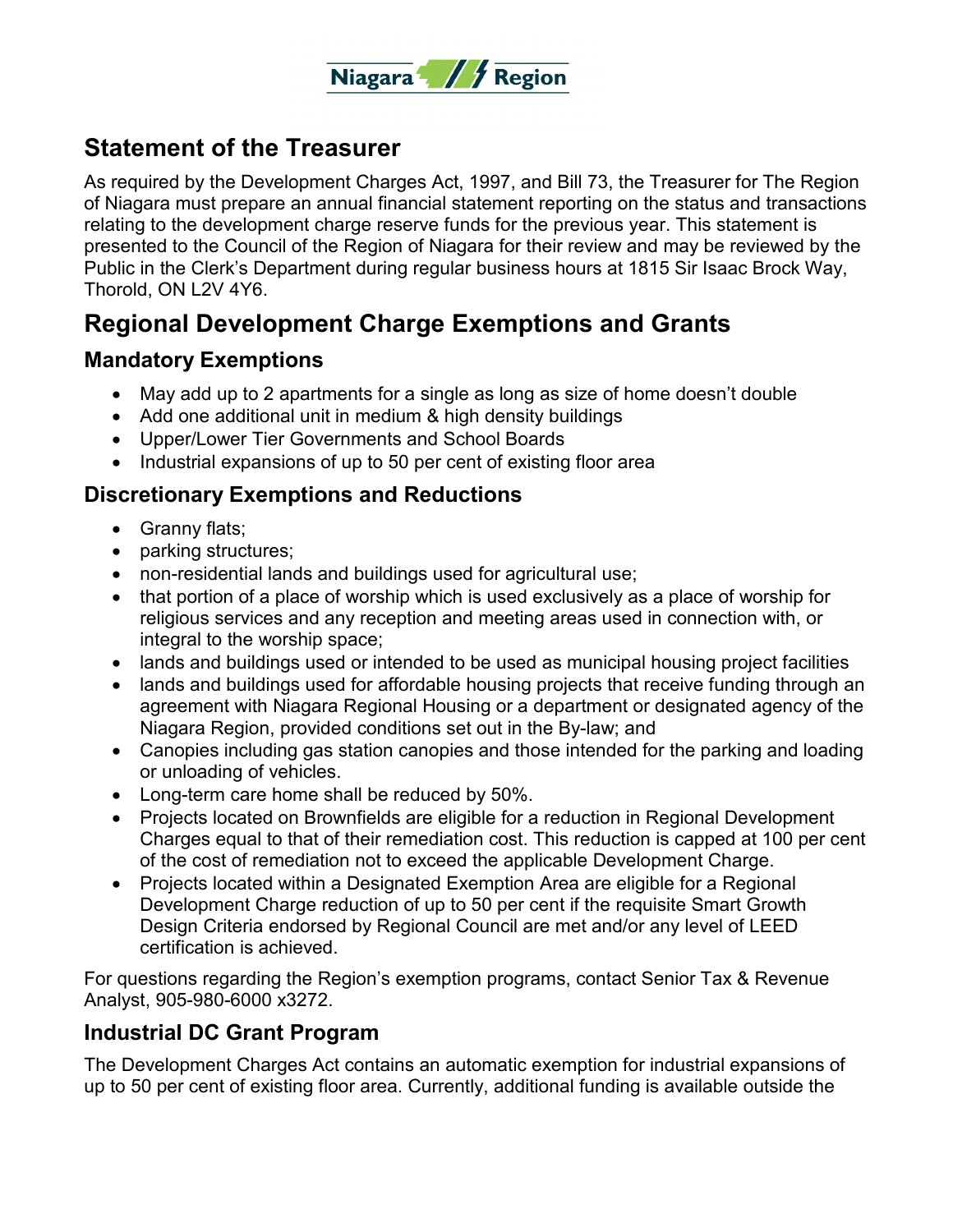

D.C. By-law through Regional Council's discretionary Industrial Grant Program to provide a grant equivalent to the applicable Regional Development Charge on industrial development.

### **Development Charge Rates**

Niagara Region's development charge rates are indexed once a year on January 1 using the prescribed index required by the Development Charges Act.

Hard copies of development charge rates are available from the Enterprises Resource Management Services department.

The most up-to-date rates, along with a copy of the D.C. Background Study (including any amendments) and D.C. By-law are always accessible from the [Niagara Region's website](https://www.niagararegion.ca/business/property/default.aspx?topnav=1) (https://www.niagararegion.ca/business/property/).

# **Contacts**

Niagara Region Development Charges Team, regiondc@niagararegion.ca

This pamphlet and the information contained herein is intended only to be used as a guide. Applicants should consult with Corporate Services Department staff to determine the applicable charges for specific development projects.